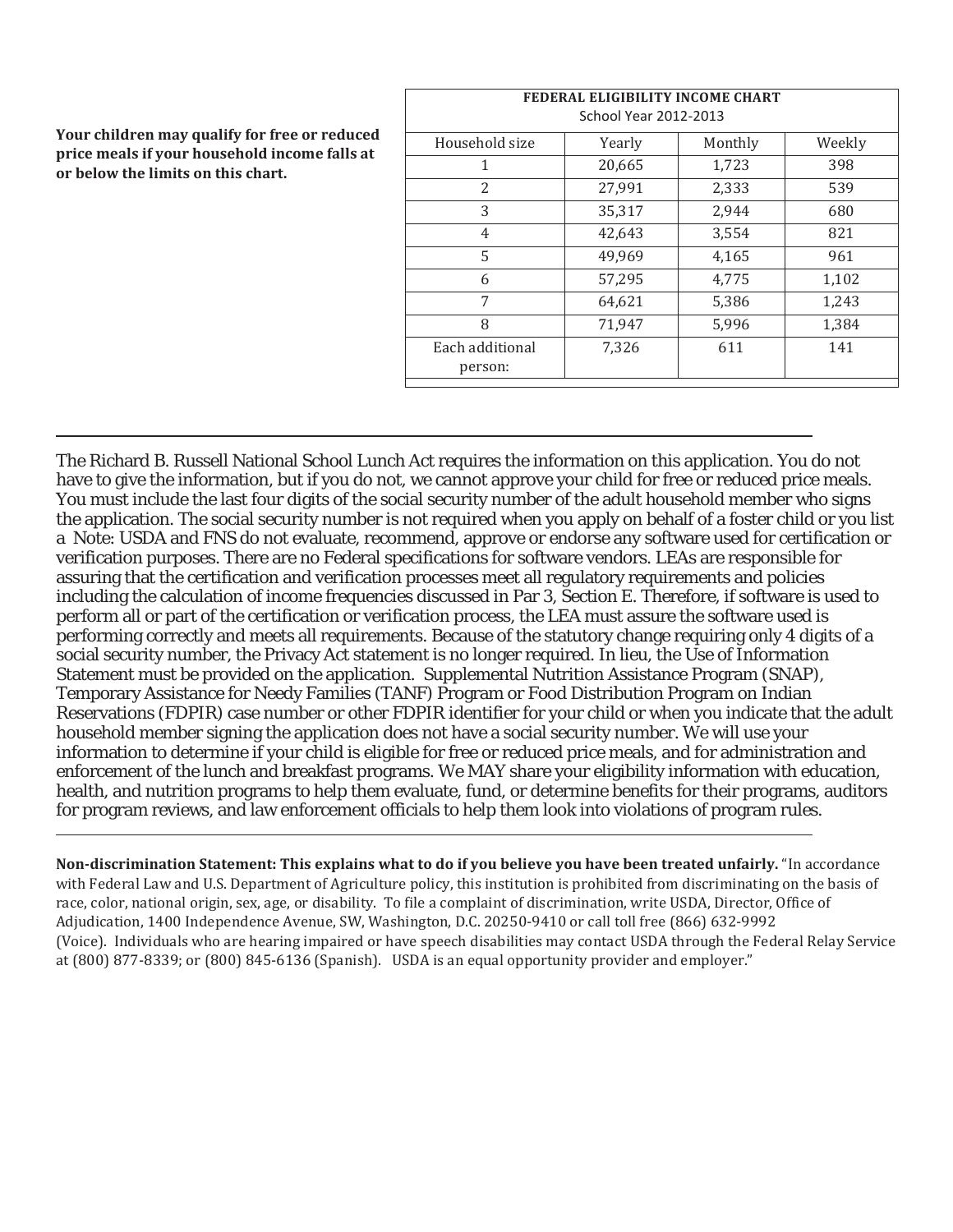# INSTRUCTIONS FOR APPLYING

### *A HOUSEHOLD MEMBER IS ANY CHILD OR ADULT LIVING WITH YOU.*

#### IF YOUR HOUSEHOLD RECEIVES BENEFITS FROM **UTAH SUPPLEMENTAL NUTRITION ASSISTANCE PROGRAM (SNAP), OR UTAH FAMILY EMPLOYMENT PROGRAM (FEP) OR THE FOOD DISTRIBUTION PROGRAM ON INDIAN RESERVATIONS (FDPIR)**, FOLLOW THESE INSTRUCTIONS:

Part 1: List all household members and the name of school for each child.

**Part 2:** List the case number for any household member (including adults) receiving SNAP, FEP or FDPIR benefits.

**Part 3 & 4**: Skip these parts.

**Part 5:** Sign the form. The last four digits of a Social Security Number are **not** necessary.

#### IF NO ONE IN YOUR HOUSEHOLD GETS SNAP OR FEP BENEFITS AND IF ANY CHILD IN YOUR HOUSEHOLD IS **HOMELESS, A MIGRANT OR RUNAWAY**, FOLLOW THESE INSTRUCTIONS:

**Part 1:** List all household members and the name of school for each child.

**Part 2:** Skip this part.

**Part 3**: If any child you are applying for is homeless, migrant, or a runaway check the appropriate box and call the homeless coordinator. Their name and number are listed on the cover letter sent with this application.

**Part 4:** Complete only if a child in your household isn't eligible under Part 3. See instructions for All Other Households.

**Part 5:** Sign the form. The last four digits of a Social Security Number are not necessary if you didn't need to fill in Part 4.

#### IF YOU ARE APPLYING FOR A **FOSTER CHILD**, FOLLOW THESE INSTRUCTIONS:

**If all children in the household are foster children:** 

**Part 1:** List all foster children and the school name for each child. Check the box indicating the child is a foster child.

**Part 2, 3, & 4:** Skip these parts.

**Part 5:** Sign the form. The last four digits of a Social Security Number are **not** necessary.

#### **If some of the children in the household are foster children:**

Part 1: List all household members and the name of school for each child. For any person, including children, with no income, you must check the "No Income" box. Check the box if the child is a foster child.

**Part 2:** If the household does not have a case number, skip this part.

**Part 3:** If any child you are applying for is homeless, migrant, or a runaway check the appropriate box and the homeless coordinator. Their name and number are listed on the cover letter sent with this application**.** If not, skip this part.

**Part 4:** Follow these instructions to report total household income from this month or last month.

- x **Box 1–Name:** List all household members with income.
- x **Box 2** –**Gross Income and How Often It Was Received:** For each household member, list each type of income received for the month. You must tell us how often the money is received—weekly, every other week, twice a month or monthly. For earnings, be sure to list the **gross income,** the amount earned *before* taxes and other deductions. For other income, list the amount each person got for the month from welfare, child support, alimony, pensions, retirement, Social Security, Supplemental Security Income (SSI), Veteran's benefits (VA benefits), and disability benefits. Under *All Other Income*, list Worker's Compensation, unemployment or strike benefits, regular contributions from people who do not live in your household, and any other income. Do not include income from SNAP, FDPIR, WIC, Federal education benefits and foster payments received by the family from the placing agency. For ONLY the *self-employed*, under *Earnings from Work*, report income after expenses. This is for your business, farm, or rental property. If you are in the **Military Privatized Housing** Initiative or get combat pay, do not include these allowances as income.

Part 5: Adult household member must sign the form and list the last four digits of their Social Security Number (or mark the box if s/he doesn't have one).

#### **ALL OTHER HOUSEHOLDS**, INCLUDING WIC HOUSEHOLDS, FOLLOW THESE INSTRUCTIONS:

**Part 1:** List children and the name of school for each child. For any person, including children, with no income, you *must* check the "No Income" box.

**Part 2:** If the household does not have a case number, skip this part.

**Part 3:** If any child you are applying for is homeless, migrant, or a runaway check the appropriate box and call the homeless coordinator. Their number is listed on the cover letter sent with this application.If not, skip this part.

Part 4: Follow these instructions to report total household income from this month or last month.

- x **Box 1–Name:** List all other household members. Check the "No Income" box if they receive no income.
- x **Box 2** –**Gross Income and How Often It Was Received:** See Part 4, box 2 above for more information.

Part 5: Adult household member must sign the form and list the last four digits of their Social Security Number (or mark the box if s/he doesn't have one).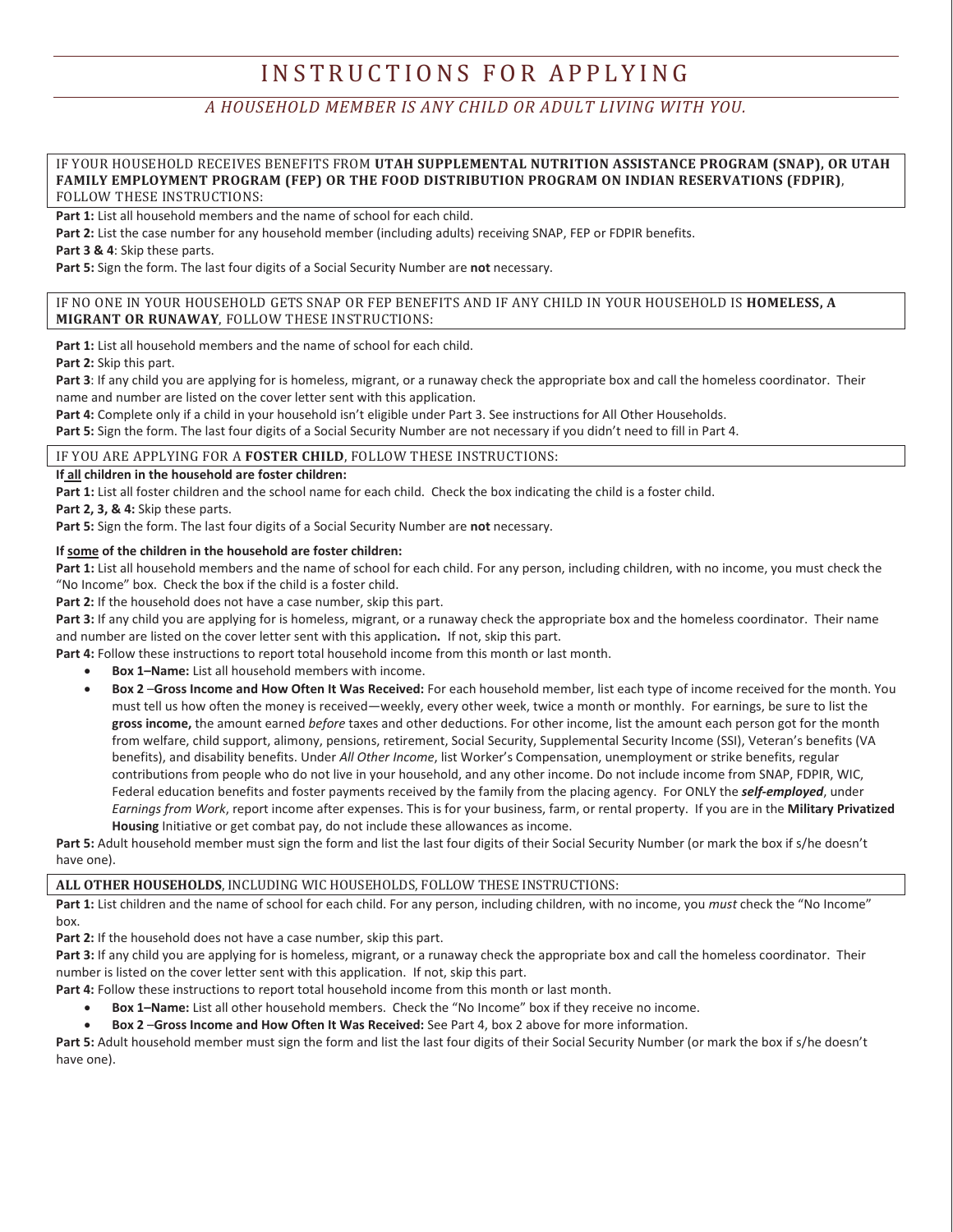## **FREE AND REDUCED PRICE SCHOOL MEALS FAMILY APPLICATION**

| PART 1. ALL CHILDREN                                                                                                                                                                                                                                                                                                                                                                                                                                                                                                                                                                                                                                                                                 |                                                                        |                                           |           |                                    |           |                             |                          |                                               | Part 2. BENEFITS                                                                                             |           |  |  |
|------------------------------------------------------------------------------------------------------------------------------------------------------------------------------------------------------------------------------------------------------------------------------------------------------------------------------------------------------------------------------------------------------------------------------------------------------------------------------------------------------------------------------------------------------------------------------------------------------------------------------------------------------------------------------------------------------|------------------------------------------------------------------------|-------------------------------------------|-----------|------------------------------------|-----------|-----------------------------|--------------------------|-----------------------------------------------|--------------------------------------------------------------------------------------------------------------|-----------|--|--|
| Names of all children<br>(First, Middle Initial,<br>Last)                                                                                                                                                                                                                                                                                                                                                                                                                                                                                                                                                                                                                                            | School                                                                 |                                           |           | Student ID or<br>Grade             |           | Check if<br>Foster<br>Child | Check<br>if NO<br>income |                                               | List SNAP, FEP, or FDPIR<br>case # for household<br>member (if any). Skip to<br>Part 5 if you list a case #. |           |  |  |
|                                                                                                                                                                                                                                                                                                                                                                                                                                                                                                                                                                                                                                                                                                      |                                                                        |                                           |           |                                    |           | ❏                           | ❏                        |                                               |                                                                                                              |           |  |  |
|                                                                                                                                                                                                                                                                                                                                                                                                                                                                                                                                                                                                                                                                                                      |                                                                        |                                           |           |                                    |           | ❏                           | ❏                        |                                               |                                                                                                              |           |  |  |
|                                                                                                                                                                                                                                                                                                                                                                                                                                                                                                                                                                                                                                                                                                      |                                                                        |                                           |           |                                    |           | ❏                           | $\Box$                   |                                               |                                                                                                              |           |  |  |
|                                                                                                                                                                                                                                                                                                                                                                                                                                                                                                                                                                                                                                                                                                      |                                                                        |                                           |           |                                    |           | ❏                           | ❏                        |                                               |                                                                                                              |           |  |  |
|                                                                                                                                                                                                                                                                                                                                                                                                                                                                                                                                                                                                                                                                                                      |                                                                        |                                           |           |                                    |           | ❏                           | $\Box$                   |                                               |                                                                                                              |           |  |  |
|                                                                                                                                                                                                                                                                                                                                                                                                                                                                                                                                                                                                                                                                                                      |                                                                        |                                           |           |                                    |           | $\Box$                      | ❏                        |                                               |                                                                                                              |           |  |  |
|                                                                                                                                                                                                                                                                                                                                                                                                                                                                                                                                                                                                                                                                                                      |                                                                        |                                           |           |                                    |           | □                           | ❏                        |                                               |                                                                                                              |           |  |  |
| PART 3. If any child you are applying for is HOMELESS, MIGRANT, or a RUNAWAY check the appropriate box.<br>HOMELESS □ MIGRANT □ RUNAWAY □                                                                                                                                                                                                                                                                                                                                                                                                                                                                                                                                                            |                                                                        |                                           |           |                                    |           |                             |                          |                                               |                                                                                                              |           |  |  |
| PART 4. TOTAL HOUSEHOLD GROSS INCOME (LIST ALL OTHER FAMILY MEMBERS, INCLUDING CHILDREN WITH INCOME)                                                                                                                                                                                                                                                                                                                                                                                                                                                                                                                                                                                                 |                                                                        |                                           |           |                                    |           |                             |                          |                                               |                                                                                                              |           |  |  |
| 1. NAME                                                                                                                                                                                                                                                                                                                                                                                                                                                                                                                                                                                                                                                                                              |                                                                        | 2. HOW MUCH AND HOW OFTEN IT WAS RECEIVED |           |                                    |           |                             |                          |                                               |                                                                                                              |           |  |  |
|                                                                                                                                                                                                                                                                                                                                                                                                                                                                                                                                                                                                                                                                                                      | Check if<br>N <sub>O</sub><br>income                                   | Earnings From Work<br>before deductions   |           | Welfare, child support,<br>alimony |           | Security, SSI, VA benefits  |                          | Pensions, retirement, Social All Other Income |                                                                                                              |           |  |  |
|                                                                                                                                                                                                                                                                                                                                                                                                                                                                                                                                                                                                                                                                                                      |                                                                        | Income                                    | How Often | Income                             | How Often | Income                      | How Often                |                                               | Income                                                                                                       | How Often |  |  |
|                                                                                                                                                                                                                                                                                                                                                                                                                                                                                                                                                                                                                                                                                                      | П                                                                      | \$                                        |           | \$                                 |           | \$                          |                          |                                               | \$                                                                                                           |           |  |  |
|                                                                                                                                                                                                                                                                                                                                                                                                                                                                                                                                                                                                                                                                                                      | □                                                                      | \$                                        |           | \$                                 |           | \$                          |                          |                                               | \$                                                                                                           |           |  |  |
|                                                                                                                                                                                                                                                                                                                                                                                                                                                                                                                                                                                                                                                                                                      | $\mathsf{L}$                                                           | \$                                        |           | \$                                 |           | \$                          |                          |                                               | \$                                                                                                           |           |  |  |
|                                                                                                                                                                                                                                                                                                                                                                                                                                                                                                                                                                                                                                                                                                      | П                                                                      | \$                                        |           | \$                                 |           | \$                          |                          |                                               | \$                                                                                                           |           |  |  |
|                                                                                                                                                                                                                                                                                                                                                                                                                                                                                                                                                                                                                                                                                                      | П                                                                      | \$                                        |           | \$                                 |           | \$                          |                          |                                               | \$                                                                                                           |           |  |  |
| PART 5. SIGNATURE AND LAST FOUR DIGITS OF SOCIAL SECURITY NUMBER (ADULT MUST SIGN)                                                                                                                                                                                                                                                                                                                                                                                                                                                                                                                                                                                                                   |                                                                        |                                           |           |                                    |           |                             |                          |                                               |                                                                                                              |           |  |  |
| An adult household member must sign the application. If Part 4 is completed, the adult signing the form also must list the last four digits of his or her<br>Social Security Number or mark the "I do not have a Social Security Number" box. (See Privacy Act Statement on the back of this page.) I certify<br>(promise) that all information on this application is true and that all income is reported. I understand that the school will get Federal funds based<br>on the information I give. I understand that school officials may verify (check) the information. I understand that if I purposely give false<br>information, my children may lose meal benefits, and I may be prosecuted. |                                                                        |                                           |           |                                    |           |                             |                          |                                               |                                                                                                              |           |  |  |
|                                                                                                                                                                                                                                                                                                                                                                                                                                                                                                                                                                                                                                                                                                      |                                                                        |                                           |           |                                    |           |                             |                          |                                               |                                                                                                              |           |  |  |
|                                                                                                                                                                                                                                                                                                                                                                                                                                                                                                                                                                                                                                                                                                      | Phone Number:                                                          |                                           |           |                                    |           |                             |                          |                                               |                                                                                                              |           |  |  |
| □ I do not have a Social Security Number                                                                                                                                                                                                                                                                                                                                                                                                                                                                                                                                                                                                                                                             |                                                                        |                                           |           |                                    |           |                             |                          |                                               |                                                                                                              |           |  |  |
| PART 6. CHILDREN'S ETHNIC AND RACIAL IDENTITIES (OPTIONAL)                                                                                                                                                                                                                                                                                                                                                                                                                                                                                                                                                                                                                                           |                                                                        |                                           |           |                                    |           |                             |                          |                                               |                                                                                                              |           |  |  |
|                                                                                                                                                                                                                                                                                                                                                                                                                                                                                                                                                                                                                                                                                                      | Choose one or more (regardless of ethnicity):<br>Choose one ethnicity: |                                           |           |                                    |           |                             |                          |                                               |                                                                                                              |           |  |  |
| $\Box$ Hispanic/Latino<br>$\Box$ Asian<br>$\Box$ American Indian or Alaska Native<br>$\Box$ Black or African American<br>$\Box$ Not Hispanic/Latino<br>$\Box$ Native Hawaiian or other Pacific Islander<br>$\Box$ White                                                                                                                                                                                                                                                                                                                                                                                                                                                                              |                                                                        |                                           |           |                                    |           |                             |                          |                                               |                                                                                                              |           |  |  |
| DO NOT FILL OUT THIS PART. THIS IS FOR SCHOOL USE ONLY.                                                                                                                                                                                                                                                                                                                                                                                                                                                                                                                                                                                                                                              |                                                                        |                                           |           |                                    |           |                             |                          |                                               |                                                                                                              |           |  |  |
| Annual Income Conversion: Weekly x 52, Every 2 Weeks x 26, Twice A Month x 24 Monthly x 12<br>Household size: ______<br>Error Prone: □<br>Determining Official's Signature: ____________________________ Date: ___________<br>Date:                                                                                                                                                                                                                                                                                                                                                                                                                                                                  |                                                                        |                                           |           |                                    |           |                             |                          |                                               |                                                                                                              |           |  |  |